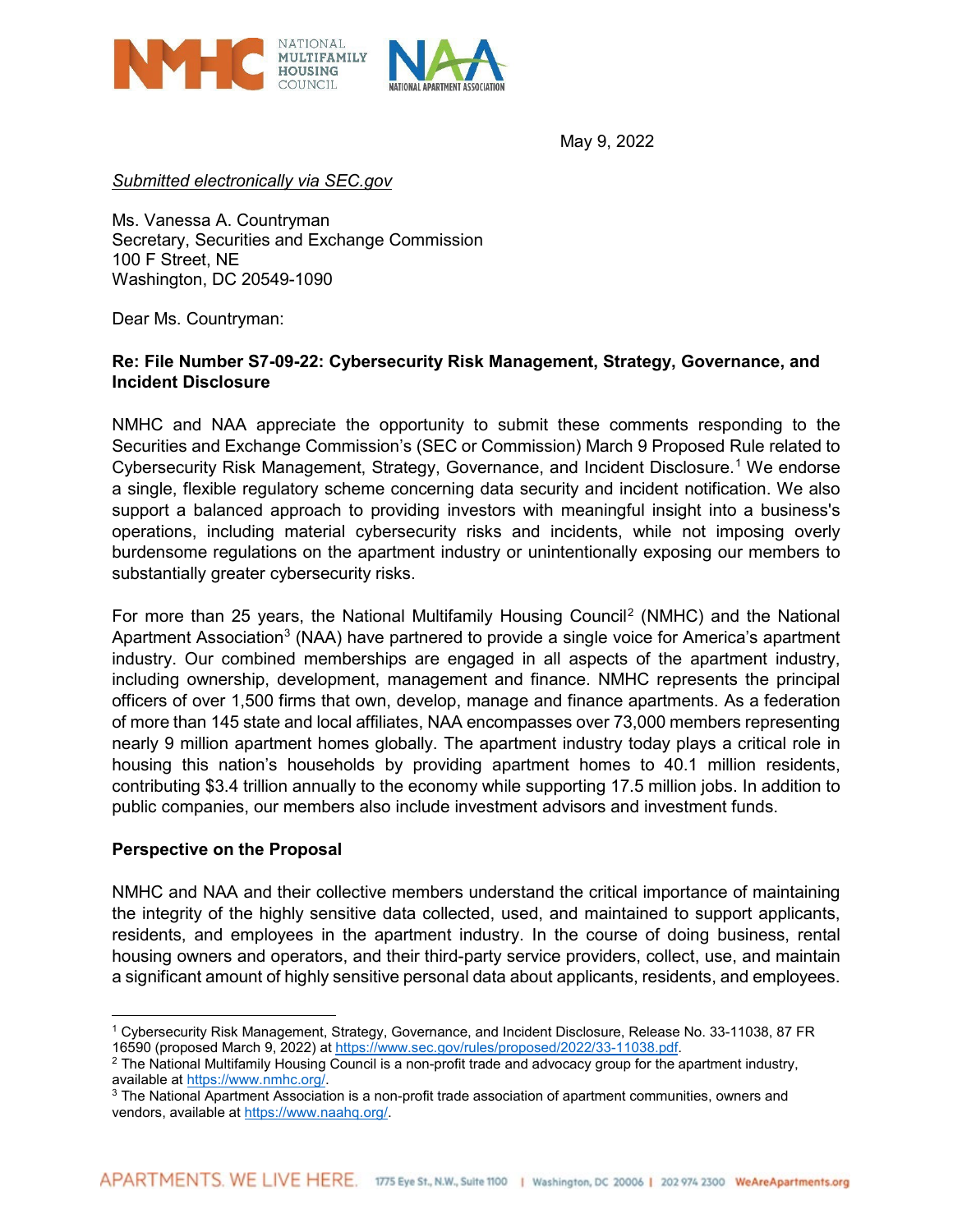Ms. Vanessa A. Countryman May 9, 2022 Page 2

This information is used in a wide variety of essential business operations but also makes apartment firms a target of malicious actors.

Given the ever-expanding cyber-threat landscape, the apartment industry has made defense against these vulnerabilities a top priority. We have undertaken efforts within the apartment industry to mitigate cybersecurity risks, to implement policies to prevent and mitigate such risks, and to encourage investments in bolstering cyber defenses to protect data. To those ends, we have commissioned white papers on the threat landscape and provide resources and best practices for the apartment industry.

NMHC and NAA are broadly supportive of the SEC's efforts to American businesses to bolster cybersecurity and to ensure that investors receive comparable material information regarding companies' cyber risk management and incidents. However, our comments provided herein concern specific elements of the Proposed Rule that are overly burdensome given the complexity of cybersecurity incidents and that may result in increased cyber risks and liability for public companies.

### **Executive Summary**

**The Proposed Rule imposes overly burdensome requirements and requires companies to assume unnecessary, but significant, legal and cybersecurity risks. The following details our concerns, which are addressed in more depth in the "Detailed Discussion" section below:**

- **1. The Proposed Rule's detailed reporting requirement concerning a company's cybersecurity risk management policies and procedures unnecessarily exacerbates cybersecurity risks.**
- **2. The broad scope of the Proposed Rule's reporting requirements at the time of an incident and in subsequent quarterly and annual reports are overly burdensome.**
- **3. The disclosure of a "material cybersecurity incident" before the threat actor has been fully neutralized can create additional vulnerabilities and legal risks for a company.**
- **4. The Proposed Rule fails to provide clear direction regarding how a company should evaluate the cybersecurity practices of third-party service providers.**
- **5. The Proposed Rule does not include a comprehensive safe harbor provision, which is necessary to encourage disclosure and best efforts to meet compliance standards.**

# **Detailed Discussion**

**1. Detailed Disclosure of Cybersecurity Risk Management Policies and Procedures Enhances Cybersecurity Risks.** The Proposed Rule amends several of the Commission's quarterly and annual reporting forms and rules (Forms 10-K, 10-Q, 20-F, 8-K, or 6-K and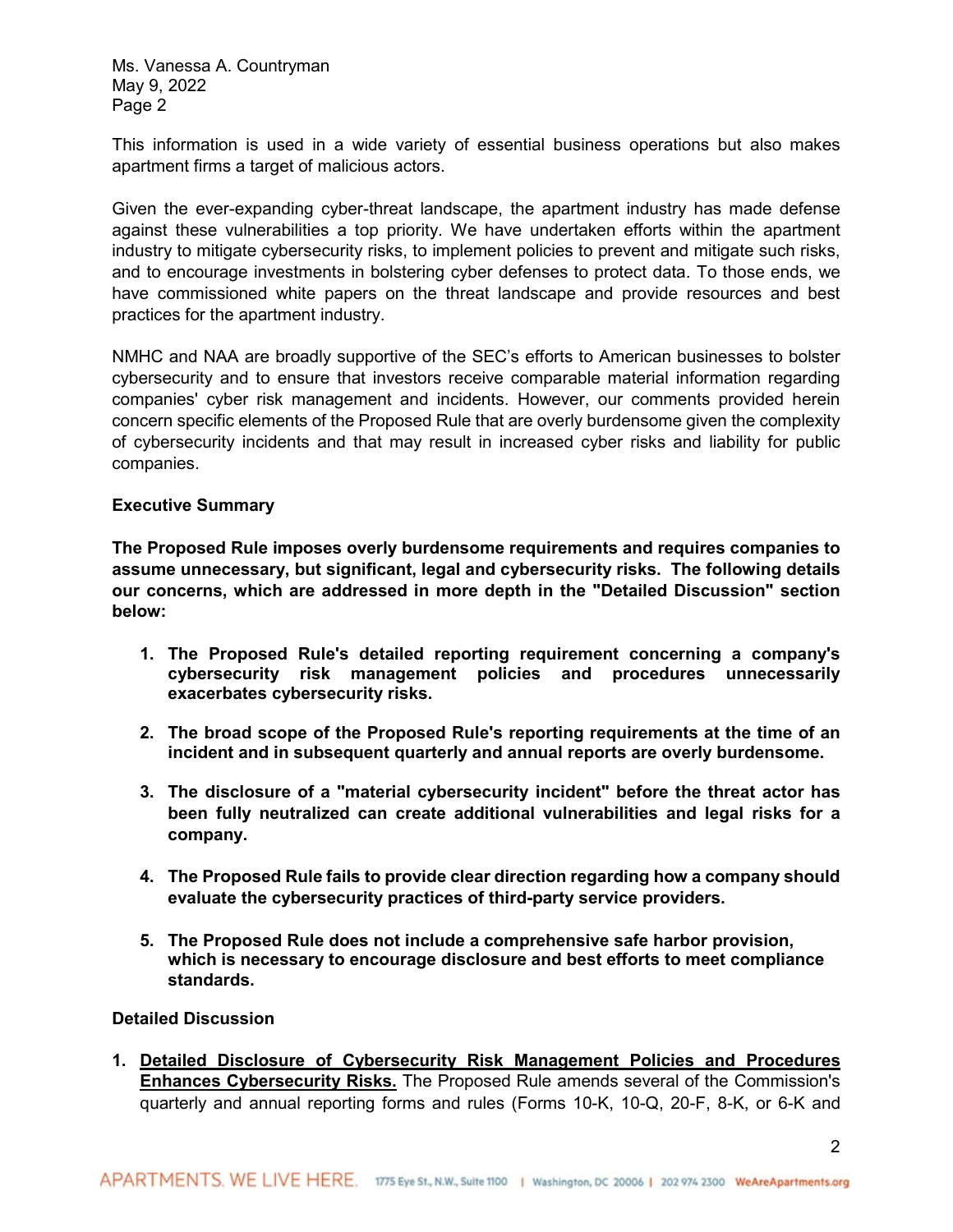$\overline{a}$ 

Regulation S-K) for public companies to require additional cybersecurity-related information to be disclosed publicly to potential investors. $4$  The Proposed Rule would add disclosure requirements regarding cybersecurity incidents, cybersecurity risk management policies and procedures, and cybersecurity governance, including oversight and cyber expertise of the Board of Directors.<sup>[5](#page-2-1)</sup>

In an effort to achieve "greater transparency," the Proposed Rule seeks to require registrants to provide more consistent and informative disclosure regarding their cybersecurity risk management and strategy. $^6$  $^6$  The Proposed Rule, thus, requires a description of a registrant's cyber risk assessment program and activities undertaken to prevent, detect, and minimize cybersecurity incidents, as well as how cybersecurity incidents have or are likely to affect the registrant's strategy, business model, results of operations, or financial condition and how cybersecurity risks are part of the business strategy, financial planning, and capital allocation.<sup>[7](#page-2-3)</sup> Such specific and detailed public disclosures unintentionally and unnecessarily identify a company's cybersecurity vulnerabilities and enhance a company's cybersecurity risks. It would be naïve of us to dismiss such disclosures are more valuable to investors than cybercriminals, who will likely use this publicly available information in designing targeted attacks. Indeed, what is transparent to an investor will be transparent to sophisticated cybercriminals and nation-state actors.

NMHC and NAA support the disclosure of relevant, high-level information about an issuer's cyber risk management policies and procedures; however, registrants should not be required to report detailed descriptions of their internal cybersecurity plans, which could compromise their defenses. A company's cyber risk management and strategy can be summarized at a high-level without disclosing the level of detail sought by the Proposed Rule. Therefore, we urge the SEC to revise the required disclosures in proposed Item 106(b) of Regulation S-K to provide a general, high-level understanding of the attention and resources dedicated to cybersecurity without the details of the cybersecurity program and its strategies, activities, and defenses

**2. The Incident Reporting Requirements Are Overly Burdensome and Require Greater Flexibility.** The Proposed Rule requires public disclosures of material cybersecurity incidents within four business days after a registrant determines that it experienced such an incident. In addition, registrants are required to provide periodic updates concerning the material cybersecurity incident. These disclosures require detailed information about the cybersecurity incident, including whether data was stolen, altered, accessed, or used for any other unauthorized purposes.

<span id="page-2-0"></span><sup>4</sup> Cybersecurity Risk Management, Strategy, Governance, and Incident Disclosure, Release No. 33-11038, 87 FR 16590 (proposed March 9, 2022) at 18-20, available a[t https://www.sec.gov/rules/proposed/2022/33-11038.pdf.](https://www.sec.gov/rules/proposed/2022/33-11038.pdf)

<span id="page-2-1"></span><sup>5</sup> Cybersecurity Risk Management, Strategy, Governance, and Incident Disclosure, Release No. 33-11038, 87 FR 16590 (proposed March 9, 2022) at 55, available a[t https://www.sec.gov/rules/proposed/2022/33-11038.pdf.](https://www.sec.gov/rules/proposed/2022/33-11038.pdf)

<span id="page-2-2"></span><sup>6</sup> Cybersecurity Risk Management, Strategy, Governance, and Incident Disclosure, Release No. 33-11038, 87 FR 16590 (proposed March 9, 2022) at 35, available a[t https://www.sec.gov/rules/proposed/2022/33-11038.pdf.](https://www.sec.gov/rules/proposed/2022/33-11038.pdf)

<span id="page-2-3"></span><sup>7</sup> Cybersecurity Risk Management, Strategy, Governance, and Incident Disclosure, Release No. 33-11038, 87 FR 16590 (proposed March 9, 2022) at 107, available a[t https://www.sec.gov/rules/proposed/2022/33-11038.pdf.](https://www.sec.gov/rules/proposed/2022/33-11038.pdf)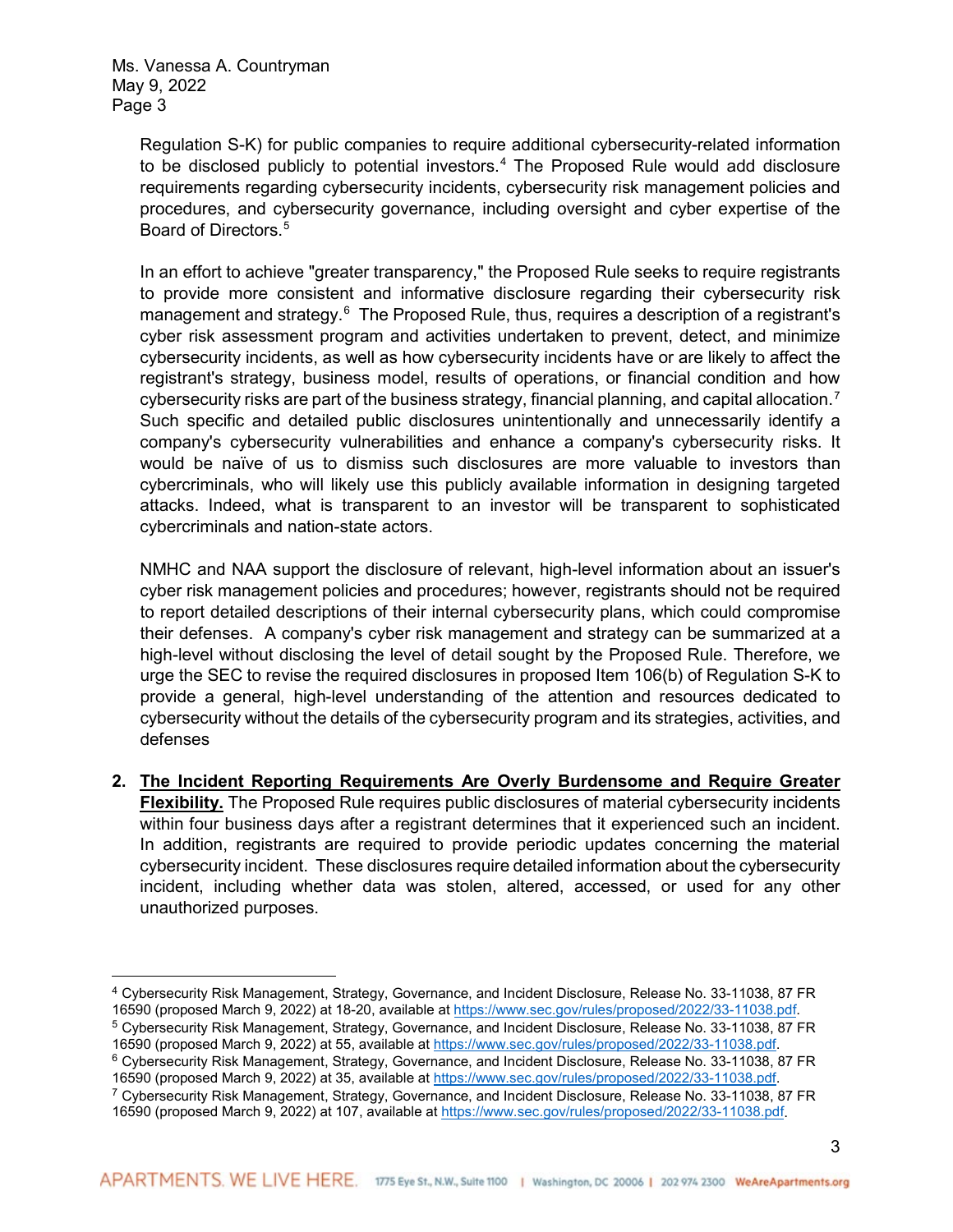$\overline{a}$ 

The scope and timing of this incident reporting requirement are overly burdensome and unnecessarily prescriptive. Upon discovering a cybersecurity incident, companies immediately dedicate resources to contain, investigate, and eradicate the threat. Forensics investigations of a cybersecurity incident are often conducted in anticipation of litigation and under attorney-client and work product privilege. While these efforts are underway, most companies do not have a comprehensive awareness of the facts or the implications of the breach. Requiring detailed cybersecurity incident disclosures, especially within a short window, pulls resources away from these efforts and could result in an unintentional waiver of privilege. As the investigation continues to discover new information, this could result in a cascade of additional reporting obligations. Moreover, prior disclosures may no longer be accurate, which could require constant corrections and could result in potential liability if deemed misleading.

The Proposed Rule also applies to an incident involving "information resources owned or used by the registrant." Thus, registrants are also responsible for making a materiality decision for incidents involving third-party systems. $^8\,$  $^8\,$  $^8\,$  This requirement is overly broad and burdensome to registrants who do not control or have access to these information systems.

Additionally, the lack of harmonization amongst the various incident reporting obligations is burdensome, especially for smaller businesses. Apartment firms increasingly operate across multiple states and must comply with a patchwork of 50 different state laws governing data security and breach notifications, various federal cybersecurity incident reporting requirements, and potentially foreign laws. The lack of harmonization amongst these governmental entities increases costs and causes confusion as agencies and consumers receive notifications at different times concerning the same cybersecurity incident.

NMHC and NAA urge the SEC to consider greater flexibility with reporting cybersecurity incidents to reduce burdens on companies, especially concerning the details sought and the constant periodic reporting obligation. Moreover, NMHC and NAA encourage the SEC to harmonize its cybersecurity incident disclosure obligations to be consistent with other federal agencies and state laws.

**3. Registrants should not be required to report a "material cybersecurity incident" publicly until the threat actor has been neutralized.** Under the Proposed Rule, public disclosure of an incident will be required in many circumstances before the threat is contained or eradicated, which can complicate a company's response to the cybersecurity incident as well as expose it to additional cybersecurity and legal risks. For instance, a company subject to a ransomware attack may be obligated to publicly disclose the "material cybersecurity incident" while negotiating with the cybercriminals, which could significantly undermine its negotiation position and enhance the cybercriminals bargaining power. Alternatively, a company whose backups are not fully operational within this 4-day window may feel compelled to pay a ransom demand before public disclosure of the "material cybersecurity incident," which would result in unnecessary and costly payments.

<span id="page-3-0"></span><sup>8</sup> Cybersecurity Risk Management, Strategy, Governance, and Incident Disclosure, Release No. 33-11038, 87 FR 16590 (proposed March 9, 2022) at 31, available a[t https://www.sec.gov/rules/proposed/2022/33-11038.pdf.](https://www.sec.gov/rules/proposed/2022/33-11038.pdf)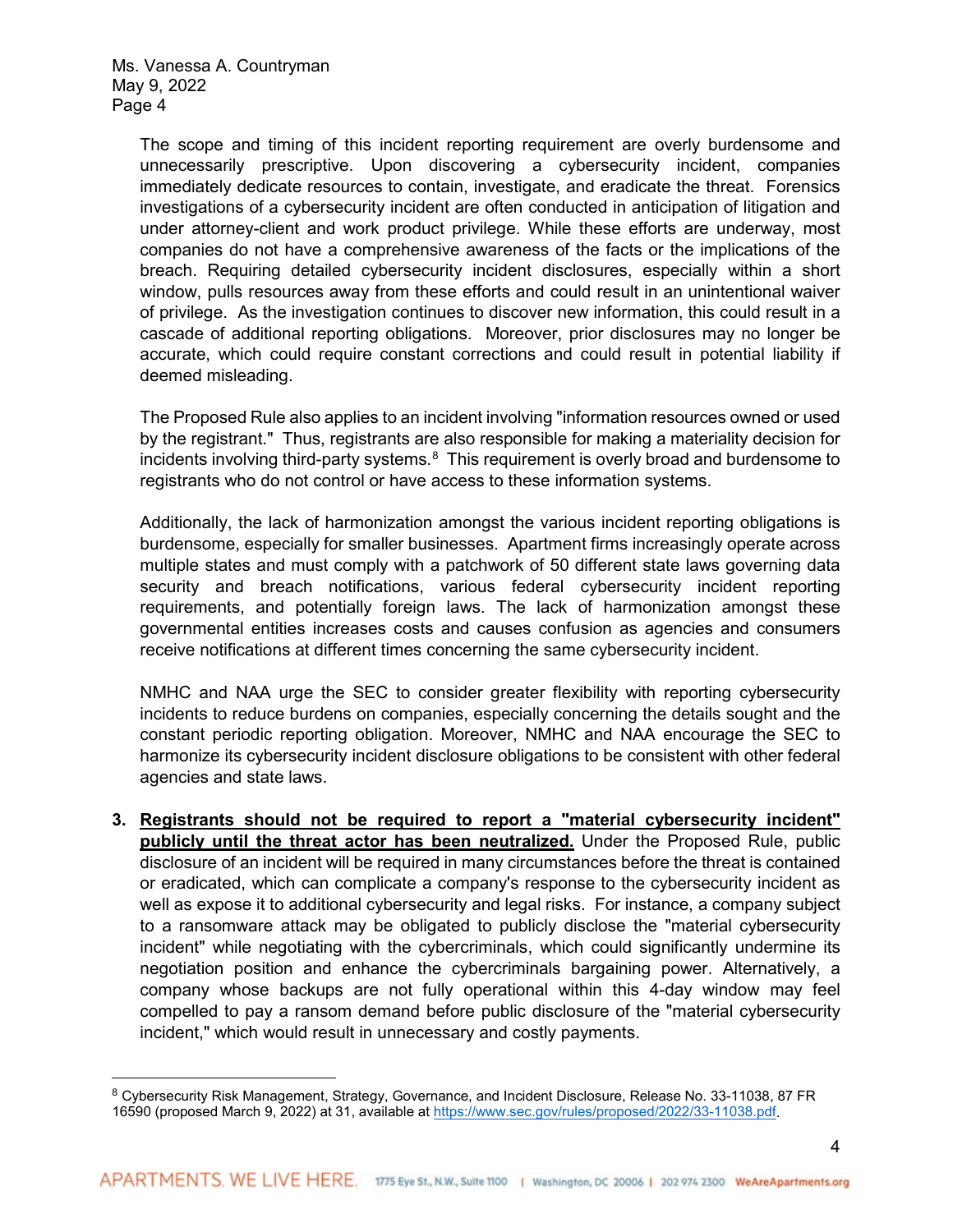During the initial stages of a cyberattack, a company will aim to ensure that the threat has been contained and eradicated before safely rebuilding its systems and restoring operations. Public disclosure of a cybersecurity incident before eradication and remediation could create opportunities for cybercriminals to further target the victim company. Moreover, such public disclosures, without specifics that the threat has been eradicated and systems remediated, may result in speculative trading. The "one size fits all" reporting period, thus, may create unintentional and negative consequences. We urge the SEC to allow companies an appropriate opportunity to contain and eradicate cyber threats before requiring public disclosures of material cybersecurity incidents.

**4. Provide clear guidance concerning oversight of the cybersecurity practices of third parties.** The apartment industry relies heavily on third parties not just for IT but also for numerous services (e.g., physical security systems, rental payment systems, employee payroll, embedded smart technologies, etc.). These third-party vendors and service providers often collect, use, and maintain vast amounts of sensitive data about residents, prospective residents, and employees. As the apartment industry does not own or have access to the IT systems employed by these vendors and service providers, monitoring and evaluating third parties' cyber hygiene continues to be a significant challenge.

Although the Proposed Rule would require disclosure of a registrant's policies and procedures to oversee and identify cybersecurity risks associated with third-party service providers, $^9$  $^9$  it does not provide any parameters or guidance on how companies should conduct such activities. This third-party disclosure requirement imposes a significant legal risk to a registrant as statements concerning its practices could become a potential basis for litigation and/or enforcement action if a third-party service provider experience a material cybersecurity incident. The lack of clear SEC guidance on adequate oversight only enhances the challenges that companies face with monitoring and evaluating third parties' cyber hygiene. Therefore, if the SEC requires companies to disclose its policies and procedures to oversee and identify cybersecurity risks associated with third-party service providers, it should provide clear guidance for evaluating a third party's cybersecurity practices. Moreover, if a company had conducted an adequate evaluation process of the third-party service provider, incident reporting requirements concerning third-party information systems should carry a safe harbor for registrants with respect to SEC enforcement actions and securities litigations.

**5. Provide more extensive liability protections and safe harbor provisions.** The Proposed Rule requires registrants to publicly report material cybersecurity incidents within four business days after determining that a material cybersecurity incident has occurred. Because management must make a rapid materiality determination to meet this requirement, the Proposed Rule extends a limited safe harbor rule for the failure to timely report a material cybersecurity incident. [10](#page-4-1)

However, this safe harbor is significantly limited. Although cybersecurity incidents are complex and constantly evolving, the Proposed Rule provides no litigation protection against

<span id="page-4-0"></span> $\overline{a}$ 9 Cybersecurity Risk Management, Strategy, Governance, and Incident Disclosure, Release No. 33-11038, 87 FR 16590 (proposed March 9, 2022) at 36, available a[t https://www.sec.gov/rules/proposed/2022/33-11038.pdf.](https://www.sec.gov/rules/proposed/2022/33-11038.pdf)

<span id="page-4-1"></span><sup>10</sup> Cybersecurity Risk Management, Strategy, Governance, and Incident Disclosure, Release No. 33-11038, 87 FR 16590 (proposed March 9, 2022) at 27-28, available a[t https://www.sec.gov/rules/proposed/2022/33-11038.pdf.](https://www.sec.gov/rules/proposed/2022/33-11038.pdf)